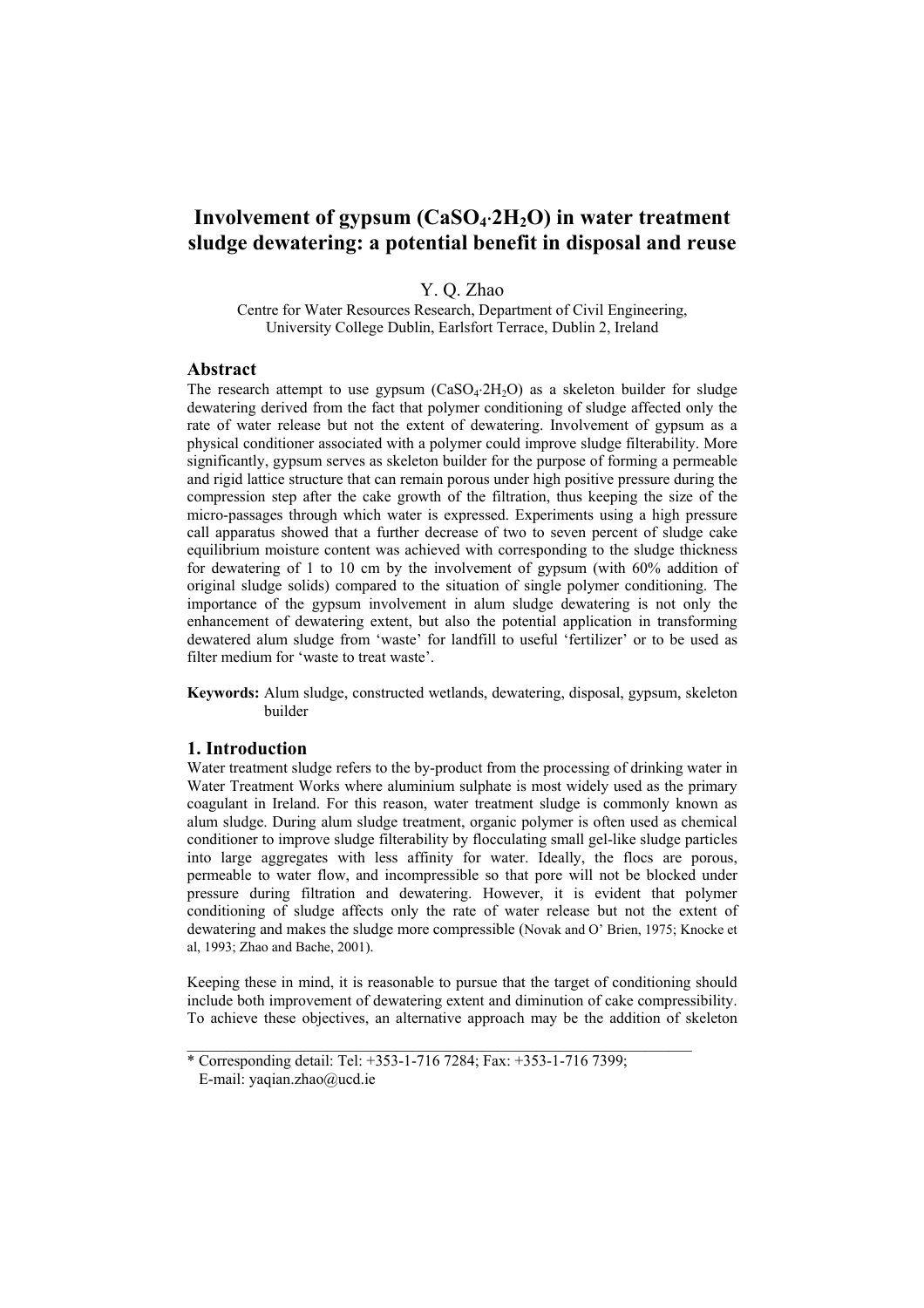builder or physical conditioners. As is known, physical conditioners are often inorganic admixtures, which are generally inert materials as part of the waste stream from industry. From the literature, fly ash, cement kiln dust, quicklime, hydrated lime, fine coal, bagasse, wood chips and wheat dregs have been reported to be used in sludge dewatering (Benitez et al, 1994; Zouboulis and Guitonas, 1995). Previous studies by Zhao and Bache (2001) and Zhao (2002) attempted to use gypsum ( $CaSO_4.2H_2O$ ) as a skeleton builder in association with polymer for water treatment sludge conditioning and dewatering have demonstrated that the use of gypsum could form a permeable and rigid lattice sludge structure that can remain porous under high positive pressure during the compression step after the cake growth of the filtration, thus keeping the size of the micro-passages through which water is expressed.

This paper presents an experimental study aimed to demonstrate the effectiveness of a water treatment sludge dewatering after a combined dually conditioning with gypsum and an organic polymer. This time a laboratory scale high pressure cell apparatus was used for dewatering tests. Thereafter, the possible application and potential benefit of dewatered alum sludge are highlighted. The importance of its potential application lies in transforming dewatered alum sludge from 'waste' for landfill to useful 'material' or to be used as 'waste to treat waste'.

## **2. Materials and methods**

#### **2.1 Experimental materials**

An alum sludge used in present study was collected from sludge holding tank of a water treatment works treating a low-turbidity, coloured water with aluminium sulphate as primary coagulant. The sludge with solids concentration of 8,453 mg/l and pH of 6.7 was conditioned using polymer PW 85 (*from OCL Ltd, UK.*), this being an anionic organic polymer with molecular weight in the range  $1.2 \times 10^7$  and charge density of 5 %. A 0.01 % stock solution was prepared using nanopure water and allowed to stand for 24 h prior to use. Gypsum (CaSO4⋅2H2O) (supplied by *Tioxide Europe Ltd*) with a density of 1,400 – 1,600 kg/m<sup>3</sup> and a particle size of 4 - 20  $\mu$ m (measured using a Galai CIS – 100 particle size analyser) was used as skeleton builder in combination with polymer for sludge conditioning.

#### **2.2 Experimental methods**

Initially, gypsum was added to a 200 ml sludge sample with the dose expressed as the percentage of alum sludge solids concentration. After several seconds of rapid mixing to ensure dispersion, the polymer was added with dosage of 20.0 mg/l (excluding the gypsum in the sludge). Following polymer addition the sludge was subjected to 30 s of rapid mixing followed by 1 min slow mixing to promote flocculation. After conditioning, the sludge was then subjected to dewatering tests using a laboratory scale high pressure cell apparatus. Experimental procedures were described schematically in Fig. 1. The high pressure cell apparatus is an air pressure driven piston apparatus. As illustrated in Fig. 1, a positive pressure was applied to the sludge sample by an air pressure driven piston. Two Whatman 1# filter papers wetted with distilled water were placed at the base of the piston chamber of the high pressure cell to hold the sludge sample. Conditioned sludge samples were poured into the piston chamber up to depth of 1, 2, 3, 5, 7, and 10 cm, respectively, for dewatering test at applied pressure of 5 bar (1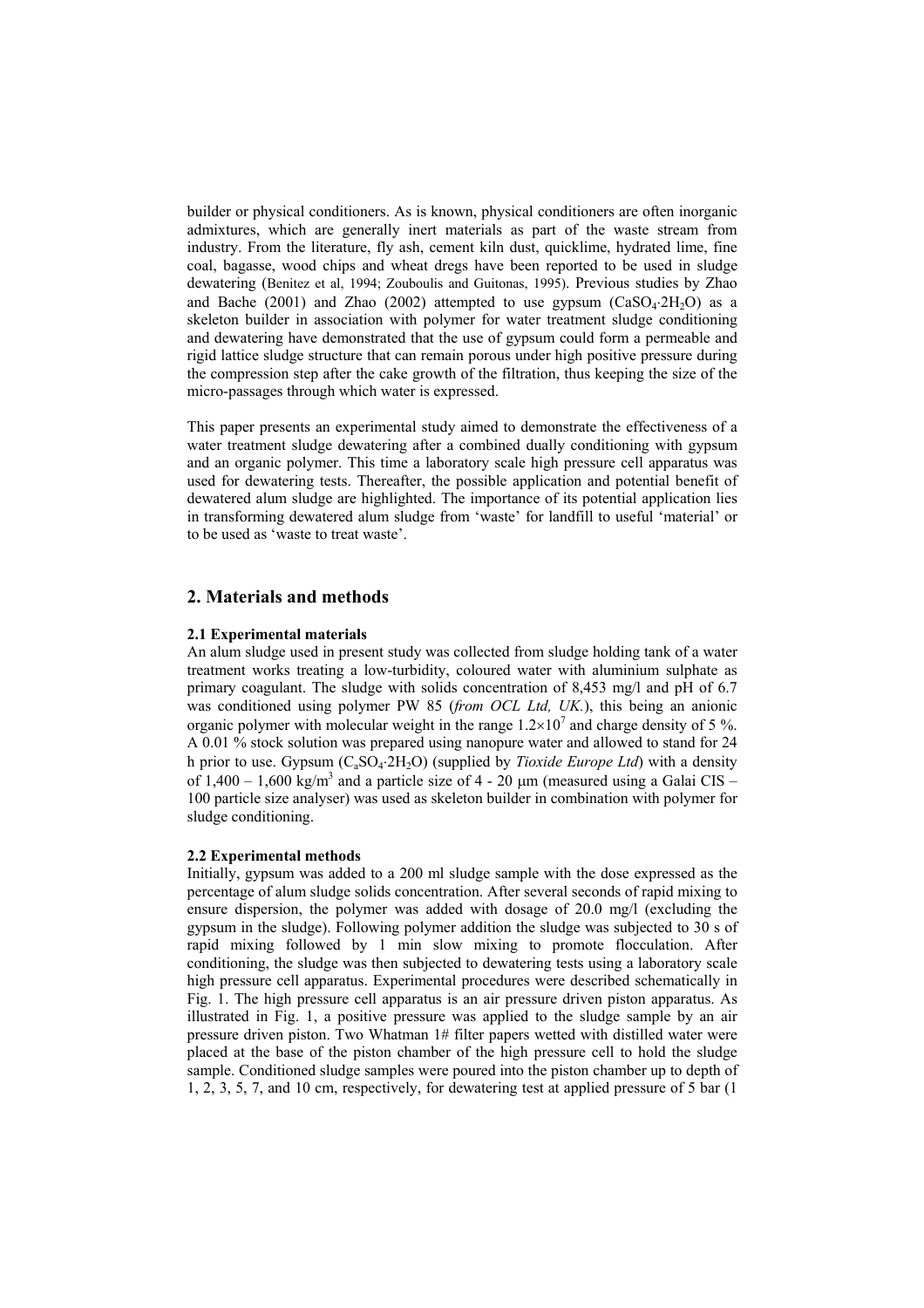$bar = 10^5$  N/m<sup>2</sup>). During the test, the filtrate volumes and the filtration time were recorded. After the dewatering test (dewatering time being pre-set), moisture content (MC) of sludge cake was measured using standard method. In each test, the run was repeated in the same way to check the data reproducibility. The data showing below represent the mean values.



Fig. 1 Schematic illustration of experimental procedure

## **3. Results**

Fig. 2 illustrates the volume of filtrate as a function of dewatering time when conditioned sludge was subjected to dewater using the high pressure call apparatus. On the basis of previous work reported in Zhao and Bache (2001), the present study focused on a gypsum dose of 60% dry solids (DS) of original alum sludge solids concentration, this having been demonstrated to produce a significant improvement of filterability in terms of net sludge solids yields, which take into consideration of the increase of sludge solids concentration by gypsum addition. Applied pressure for dewatering apparatus of 5 bar was also demonstrated as the suitable pressure for dewatering (Zhao and Bache, 2002). It was found from Fig. 2 that polymer dose of 20.0 mg/l resulted in a significant improvement of dewatering; further increase of polymer dose could hardly bring about the further change of dewatering behaviour. Thus, optimum polymer dose was set as 20.0 mg/l for the oncoming tests in this study.



Fig. 2 Effect of polymer dosage on dewatering behaviour of 60% DS gypsum pre-added sludge (Conditioned sludge was poured into the piston chamber up to the depth of 2 cm. Applied pressure is 5.0 bar. In the legend, S refers to sludge, G represents gypsum and the values show the polymer dosage)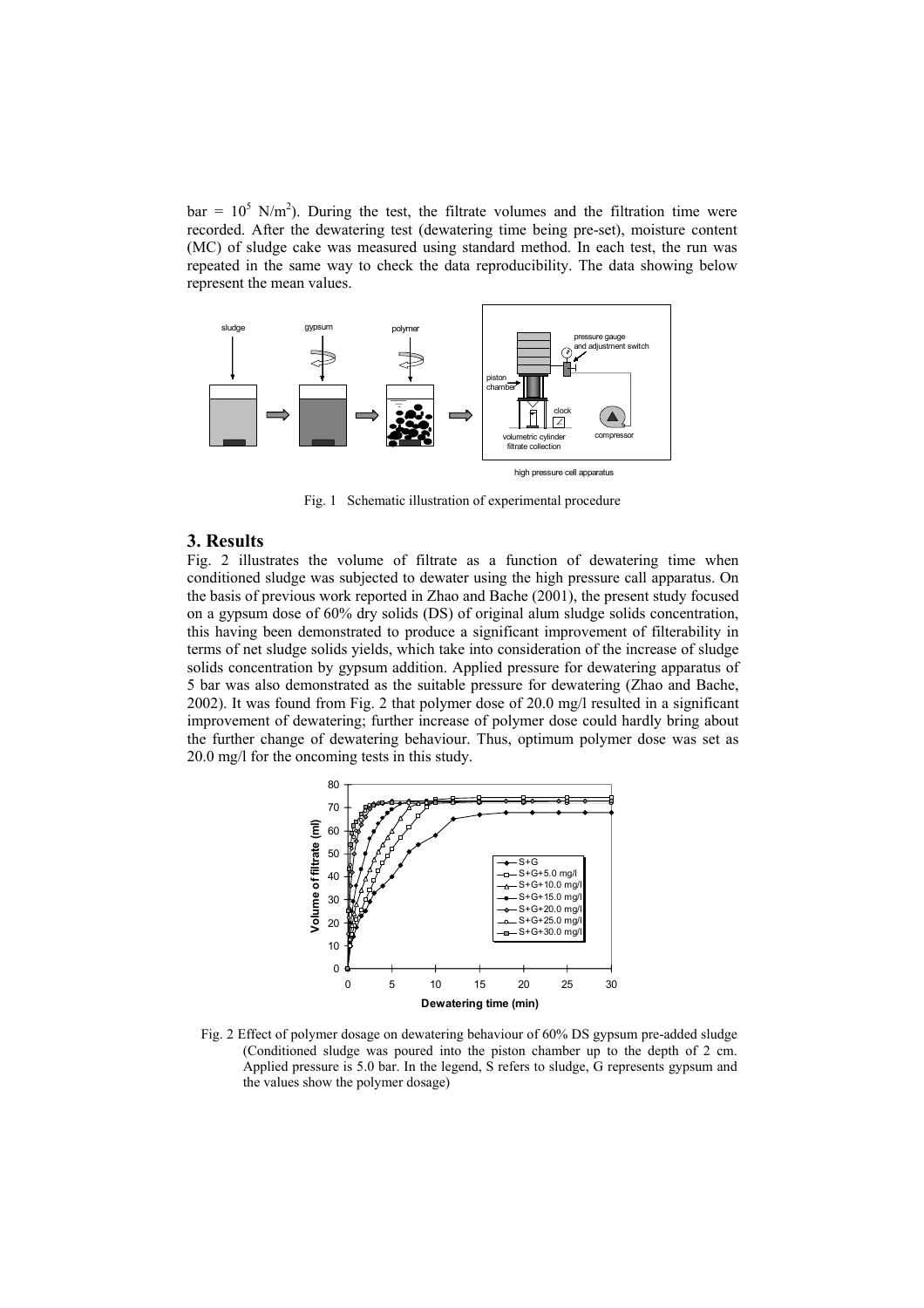Fig. 3 provided an plots of sludge cake moisture content with dewatering time at the polymer dose of 20.0 mg/l with gypsum addition in 60% DS or without gypsum addition. Comparing the two plots shown in Fig.3, it is clear that the addition of gypsum improved sludge dewatering behaviour by further decreasing cake moisture content in the range from 16.9 to 4.1 percentages corresponding to the dewatering time of 1 h to 6 h, respectively. It is believed that cake moisture content is an indication of dewatering extent for dewatering apparatus in practice. Lower cake moisture value implied higher solid content in the cake and smaller volume of dewatered sludge for final handing.



 Fig. 3 Comparison of dewatering behaviour between polymer dosed and polymer plus gypsum dosed sludge (polymer dosage is 20.0 mg/l; gypsum is 60% DS. Sludge thickness in piston chamber is 2 cm. Applied pressure is 5.0 bar)

In order to identify the effect of gypsum addition on sludge cake equilibrium moisture content, groups of dewatering tests were designed and performed at the sludge thickness of 1, 2, 3, 5, 7, and 10 cm, respectively, in piston chamber of the high pressure call apparatus. At each sludge thickness, dewatering test was carried out continuously until 8 days at that time the constant moisture content, which was suggested as equilibrium moisture content, was reached. The results are given in Fig. 4. Fig. 4 demonstrates that, compared with the equilibrium moisture content obtained without the gypsum, the addition of gypsum resulted in an obvious lower cake moisture content during dewatering process and eventually led to a further decrease of 6.8 percent of the cake equilibrium moisture content at sludge thickness of 1cm and 2.3 percent of 10 cm of sludge thickness. In addition, Fig. 4 also indicates that the dewatering behaviour can be significantly affected by sludge thickness in dewatering apparatus; the effects of this factor has been investigated and reported in Zhao and Bache (2002).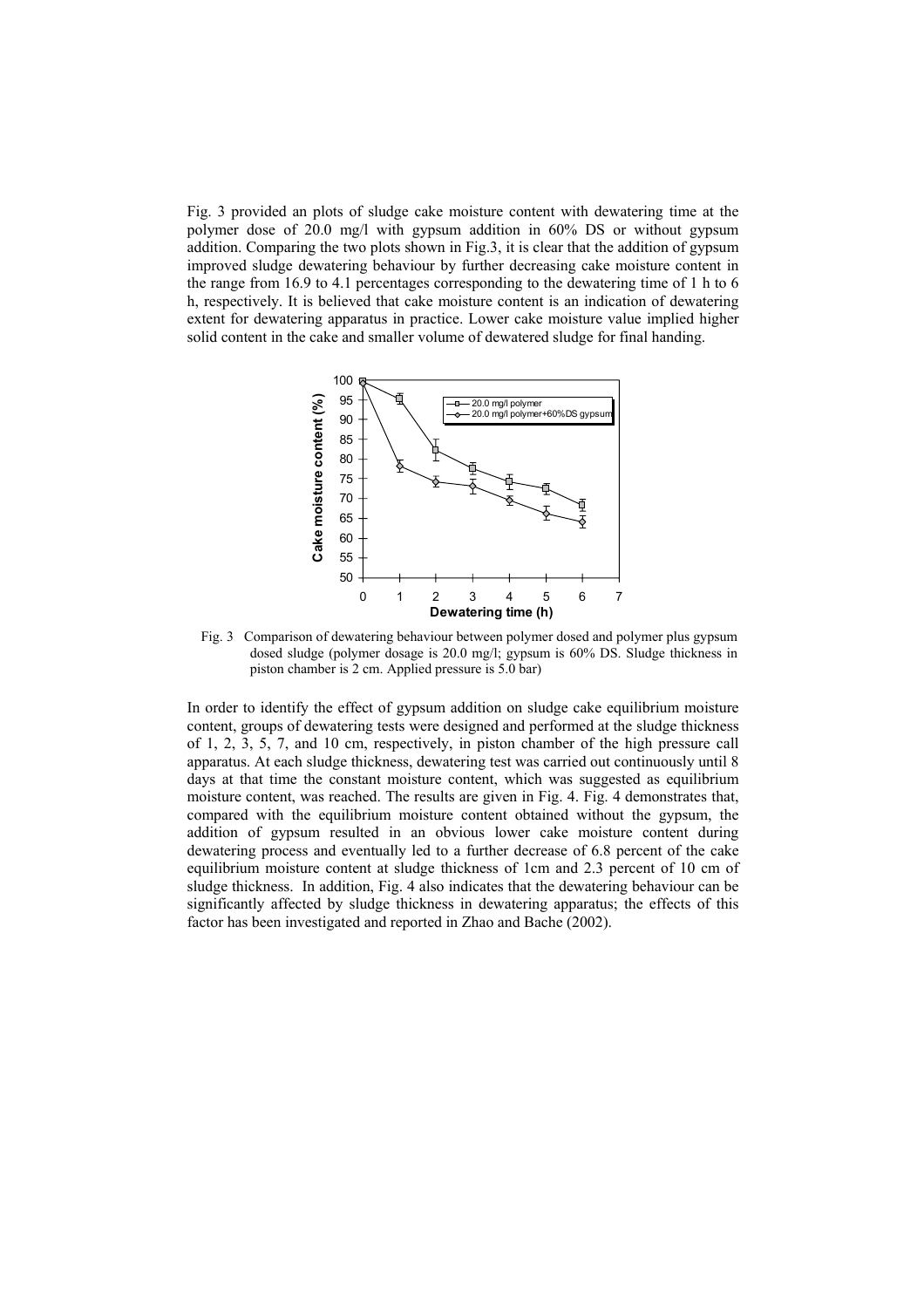

 Fig. 4 Effects of thickness of sludge samples on cake equilibrium moisture content with and without gypsum addition (Applied pressure is 5.0 bar)

# **4. Discussion**

### **4.1 Gypsum as a physical skeleton builder in alum sludge dewatering**

Although gypsum is commonly known in agricultural science as an amendment for ameliorating alkaline soils, there is no report from the literature to discover its use to improve sludge dewaterability as a physical conditioner until the previous studies (Zhao and Bache, 2001; Zhao, 2002). The results presented in current study provide vital evidence that gypsum ( $CaSO_4.2H_2O$ ) can be used in combination with a polymer for conditioning an alum sludge. Sludge filterability was improved with the addition of gypsum. The involvement of the gypsum enhanced the dewatering extent by further decreasing equilibrium cake moisture content by 2 to about 7 percent depending on the thickness of sludge being dewatered (see Fig. 4). Therefore, it is reasonable to believe that gypsum functioned as the skeleton builder to help or enhance the interaction between polymer and sludge particles. This has been evidenced by direct measurement of polymer residual using size exclusion chromatography in previous study (Zhao and Bache, 2001). It is the enhanced interaction that makes the sludge form a more compact structure, thereby reducing its compressibility during dewatering process. Accordingly, the more rigid lattice structure can retain solid particles and allow the water to be transmitted via the micro-passages during dewatering. This view has been supported by the investigation of floc structure (evaluated in terms of fractal dimension,  $D_F$ , which is a quantitative measurement of how the original particles in the flocs occupy space) using image analysis system (Zhao, 2002) and has been described schematically by Lai and Liu (2004), as shown in Fig. 5.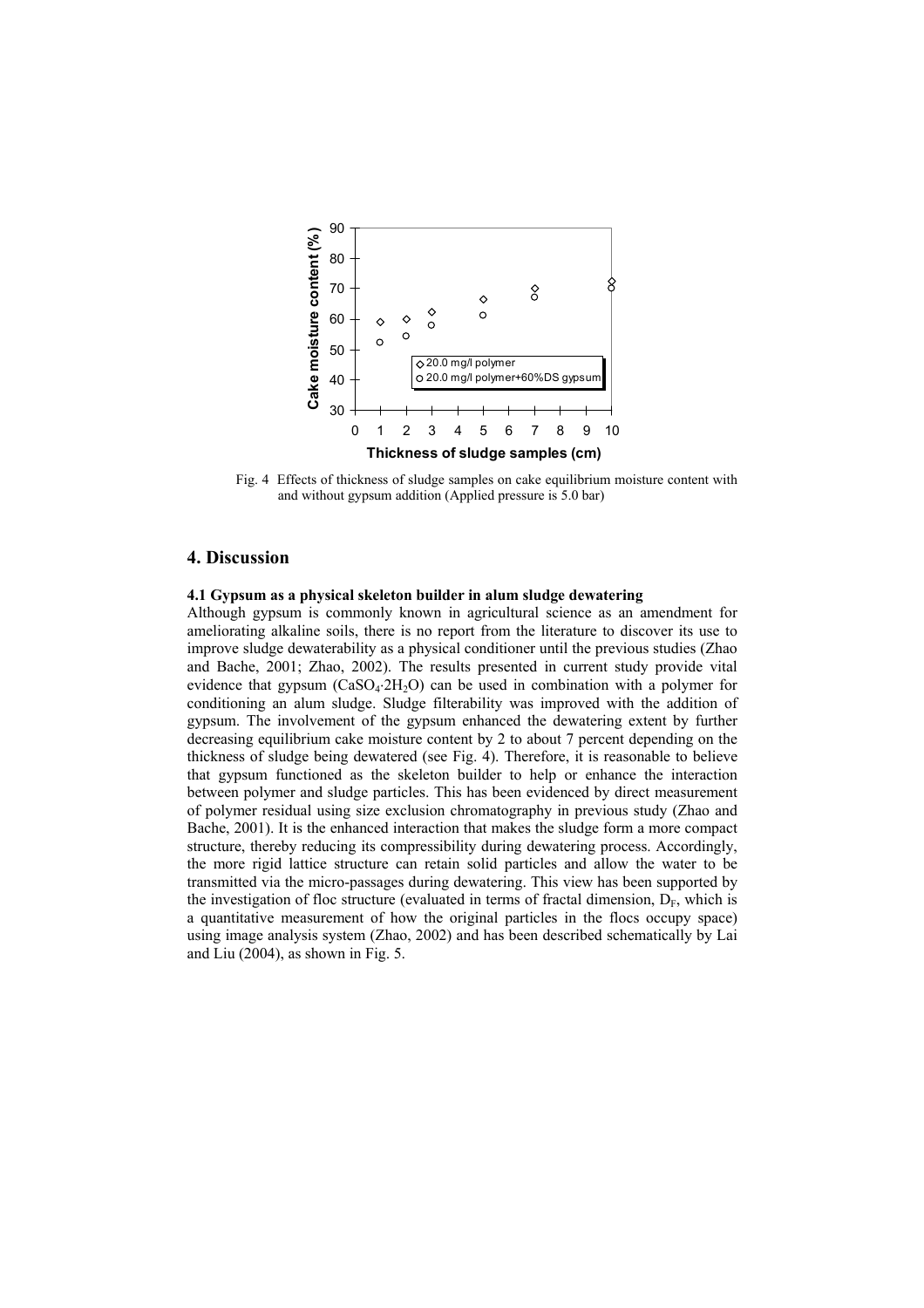

Fig. 5 Conceptual description of the role of gypsum as skeleton builder in sludge dewatering (Lai and Liu, 2004)

#### **4.2 The potential application of this study**

It is noted that gypsum is neither an inert material nor a waste from industry. Why is it selected as skeleton builder? The selection of gypsum derived from its common use as an amendment in agricultural science. Thus, the involvement of gypsum in alum sludge treatment could render the dewatered sludge some possible applications:

First, dewatered alum sludge with the involvement of gypsum makes land use a possibility. To date, efficient techniques for utilizing the dewatered sludge are still lacking, and the most economic way to dispose dewatered sludge is the application on land as a soil fertilizer. However, alum sludge is directly discharged or landfilled in Ireland because of high levels of aluminum and some heavy metal ions, which have been noted to be toxic to aquatic life, providing marginal, if any, benefits to soil fertility. However, land disposal of alum sludge has advantages; compared with sewage sludge, alum sludge is relatively clean with respect to heavy metals and organics, and poses lower environmental risks (Geertsema et al, 1994). It is noted in the literature that some attentions have been paid to the assessment of alum sludge to land use (Dempsey et al, 1990; Lucas et al, 1994). In particular, according to the study reported by Geertsema et al. (1994), there was no long-term adverse effect being observed when an alum sludge was applied to forest lands at a loading rate of at least 1.5 to 2.5 percent by dry weight. Therefore, it is fair to say that the involvement of gypsum in alum sludge will enhance its possible application to land, particularly for ameliorating alkaline soils.

Second, alum sludge dewatered with gypsum may be used as filter medium in constructed wetlands for wastewater treatment, particularly for phosphorus-rich wastewaters, such as agricultural wastewater. It has been recognised that constructed wetland is an effective and popular technique for wastewater treatment. Compared with the other technologies, e.g. activated sludge, tricking filter and biological reactors, constructed wetlands have the advantage of aesthetical appearance and lower energy consumption, and are more environmentally friendly (Verhoeven Jos and Meuleman Arthur, 1999; Kivaisi Amelia, 2001). The raw alum sludge contains flocs of humic matter and metal hydroxide in which the impurities removed from the natural water are entrapped, adsorbed or chemically bounded. More significantly, the dewatered alum sludge is predominantly composed of amorphous aluminium ions. Further more, the involvement of gypsum makes the dewatered alum sludge be abundant with calcium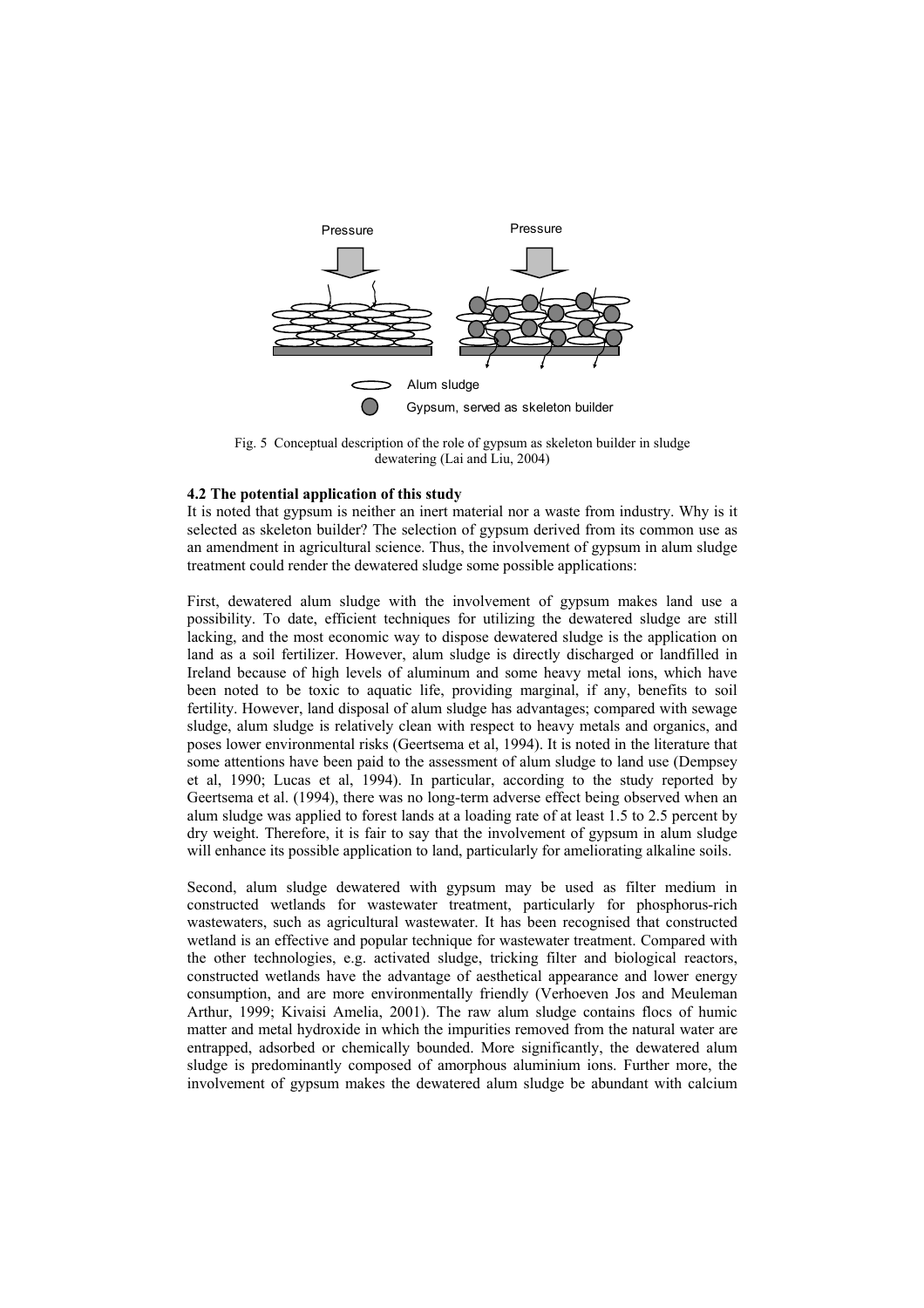ion. Both amorphous aluminium and calcium ions have been evidenced to play an important role in the treatment of phosphorus-rich wastewater (Zumpe Heidi and Baskaran, 2002). Currently, in Centre for Water Resources Research (CWRR) of University College Dublin, a research project focused on the identification of the absorption capacity of phosphorus by dewatered alum sludge is performed. The results derived from this project can be used for further and extensive research toward the possible application of dewatered alum sludge in wastewater treatment engineering, thus transforming the dewatered alum sludge from a 'waste' into useful material. In addition, the use of dewatered alum sludge as filter medium in constructed wetlands will further reduce the capital cost of engineered wetlands.

## **5. Conclusions**

Gypsum ( $CaSO_4:2H_2O$ ) was introduced as a physical conditioner in combination with polymer for alum sludge conditioning. Dewatering tests in a high pressure call apparatus have demonstrated that water release was significantly enhanced with the addition of gypsum, which served as a skeleton builder. Addition of gypsum by 60% DS (original alum sludge dry solids) can lead to a further decrease of about 7 percent of the cake equilibrium moisture content at sludge thickness of 1cm and 2 percent of 10 cm of sludge thickness, compared with the moisture content achieved with only polymer conditioning. The lower moisture content will benefit the final handling of dewatered sludge. The beneficial effect of gypsum lies in its role as a skeleton builder to help or enhance the interaction between polymer and sludge particles and to build up a more rigid lattice structure. Dewatered alum sludge could be used to land or alternatively as a filter medium in constructed wetlands for wastewater treatment. These possible applications provide a promising prospect for the disposal of alum sludge, but more research work is needed.

#### **References**

- Benitez, J. Rodriguez, A. and Suarez, A. 1994, Optimisation technique for sewage sludge conditioning with polymer and skeleton builders. *Wat. Res*. 28 (10), 2067 - 2073.
- Dempsey, B. A. et al. 1990, Land application of water plant sludges, Proc. 44<sup>th</sup> Purdue Industrial *Waste Conf., West Lafayette, Ind*.
- Geertsema, W. S. Knocke, W. R. Novak, J. T. and Dove, D. 1994, Long term effects of sludge application to land. *J. AWWA*. 86, 64-74.
- Kivaisi Amelia, K. 2001, The potential for constructed wetlands for wastewater treatment and reuse in developing countries: a review, *Ecological Engineering*, 16, 545-56.
- Knocke, W. R. Dishman, C. M. and Miller, G. F. 1993, Measurement of chemical sludge floc density and implications related to sludge dewatering. *Water Environment Research.* 65 (6), 735-743.
- Lai, J. Y. and Liu, J. C. 2004, Co-conditioning and dewatering of alum sludge and waste activated sludge. *Wat. Sci. & Technol*., 50(9), 41-48.
- Lucas, J. B. et al. 1994, Effects of land-applied alum residual on plant growth. *J. AWWA*, 86:11:75.
- Novak, J. T. and O' Brien, J. H. 1975, Polymer conditioning of chemical sludges. *J. WPCF***.** 47  $(10)$ , 2397 - 2410.
- Verhoeven Jos, T. A and Meuleman Arthur, f. M. 1999, Wetlands for wastewater treatment: opportunities and limitations. *Ecological Engineering*, 12, 5-12.
- Zhao, Y. Q. and Bache, D. H. 2001, Conditioning of alum sludge with polymer and gypsum. *Colloids and Surfaces A: Physicochemical and Engineering Aspects* 194 (1-3), 213-220.